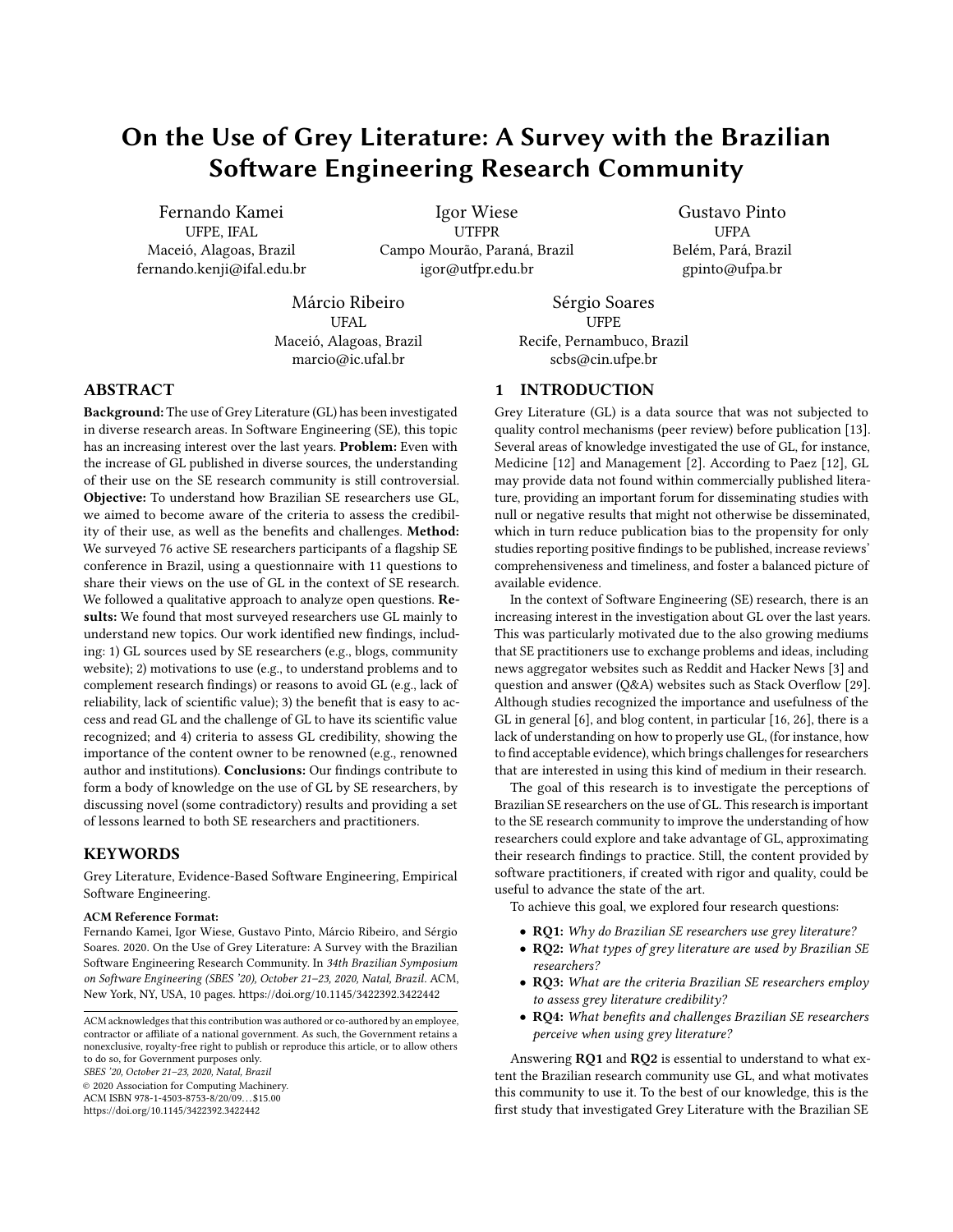research community. Answering RQ3 is essential to understand the reliability criteria that will be important to researchers to better select evidence retrieved from a GL source, and for practitioners to better understand on how to increase the credibility of their content shared. Finally, answering RQ4 is important to understand the potential benefits and challenges using GL more broadly, by researchers and practitioners.

To answer these research questions, we surveyed 76 Brazilian SE researchers. The evidence obtained from a qualitative analysis of the answers yields important lessons that can inspire SE researchers and practitioners who investigate and provide content in a diversity of GL source.

In summary, in our work: 1) we elucidate the first perceptions about GL in Brazilian SE community; 2) we found the main GL sources used by Brazilian SE researchers; 3) we noted several motivations to use or reasons to avoid GL, highlighting the importance to better investigate how researchers and practitioners should deal with GL; 4) we provided different perspectives to assess GL source credibility from previous studies, showing the importance of being a renowned author; 5) we provided important advice with lessons learned on how to deal with GL, to both researchers and practitioners; and 6) we confirmed previous findings and complement the state of art with new findings.

### 2 BACKGROUND

The term "Grey Literature" (GL) has many definitions, but the most widely accepted is the Luxembourg definition [\[7\]](#page-9-9), that states: "[GL] is produced on all levels of government, academics, business and industry in print and electronic formats, but which is not controlled by commercial publishers, i.e., where publishing is not the primary activity of the producing body". In summary, the term "grey" literature is often used to refer to the literature that is not subject of quality control mechanisms (e.g., peer review) before a publication [\[13\]](#page-9-1).

Adams et al. [\[1\]](#page-9-10) introduce the idea of "grey information" to distinguish different forms of grey, including grey literature, grey information, and grey data. The term "grey data" is used to describe user-generated web-content, e.g., tweets, blogs. On the other hand, "grey information" is informally published or not published at all, e.g., meeting notes, emails [\[15\]](#page-9-11). However, the SE literature hardly distinguishes these terms. Similarly, in our work, we considered all forms of grey data and grey information as GL.

The use of GL in other disciplines is not recent. The maturity is perceived, for instance, by the support of GL research through several GL databases, repositories, and search engines (e.g., GreyNet $^1$  $^1$ , OpenGrey $^2$  $^2$ ).Moreover, there are several guidelines to support researchers to conduct a Grey Literature Review (GLR), such as management [\[2\]](#page-9-3) and medicine [\[12\]](#page-9-2).

GL has a wide variety of types that vary in the type of information that produces. Adams et al. [\[2\]](#page-9-3) classified them according to "shades of grey". In the SE, Garousi et al. [\[7\]](#page-9-9) adapted these shades according to three-tiers (see Figure [1\)](#page-1-2). These tiers running according to two dimensions: expertise and outlet control. Both dimensions run between extremes "unknown" and "known". The darker the color, the less moderated or edited the source in conformance with explicit and transparent knowledge creation criteria.

In the context of SE, researchers have been using GL for several purposes. Some primary studies were conducted relying (mostly or entirely) on GL available on practitioners mediums, for instance, Stack Overflow [\[29\]](#page-9-5) and HackerNews [\[3\]](#page-9-4). We also found several secondary studies that were conducted using GL, for instance, the SLR of Selleri et al. [\[18\]](#page-9-12) that investigated the use of Agile methods with CMMI and were included some technical reports as primary studies. Moreover, there several Mapping Studies, for instance, the study of Sharma and Spinellis [\[19\]](#page-9-13) that included some books as a reference to investigate knowledge related to software smells and identify challenges as well as opportunities.

When GL is used as part of an SLR, it is called a Multivocal Literature Review (MLR). The term "multivocal" refers to diverse types of the source to be included as literature (white literature and grey literature). Note that MLR does not force researchers to use only GL. Instead, researchers can complement the findings of a traditional SLR with data from the GL. Kitchenham et al. [\[8\]](#page-9-14) conducted the first MLR in SE. This research aimed to compare the use of manual and automated searches and to assess the importance and the breadth of GL. Their findings showed the importance of GL, especially to investigate research questions that need practical and technical answers. However, it was observed that the quality of GL studies was lower than papers published in conferences and journals due to the criteria of quality assessment used that increase the grade for peer-reviewed studies.

Garousi et al. [\[6\]](#page-9-6) observed the importance of including GL to strengthen the evidence derived from practitioners when compared to the differences between the outcomes of an SLR and an MLR. After, Garousi et al. [\[7\]](#page-9-9) proposed a guideline to conduct MLR in SE. Another type of secondary study is the GLR that uses only GL as a source of primary studies. In SE, a GLR study was recently conducted by Raulamo-Jurvanen et al. [\[17\]](#page-9-15), which used only GL as based content. This GLR intends to understand how practitioners tackle the problem of choosing the right test automation tool. Their findings showed that practitioners tend to have a general interest in and be influenced by related GL.

<span id="page-1-2"></span>

Figure 1: The "shades" of grey literature, adapted of Garousi [\[7\]](#page-9-9).

GL is also used in SE tertiary studies, as we found in three studies that focused on GL. The first study [\[28\]](#page-9-16) investigated the evidence of GL use in the synthesis of secondary studies, showing that GL was present in around 9% of SLRs synthesis discussion. The second

<span id="page-1-0"></span><sup>1</sup>www.greynet.org

<span id="page-1-1"></span><sup>2</sup>www.opengrey.eu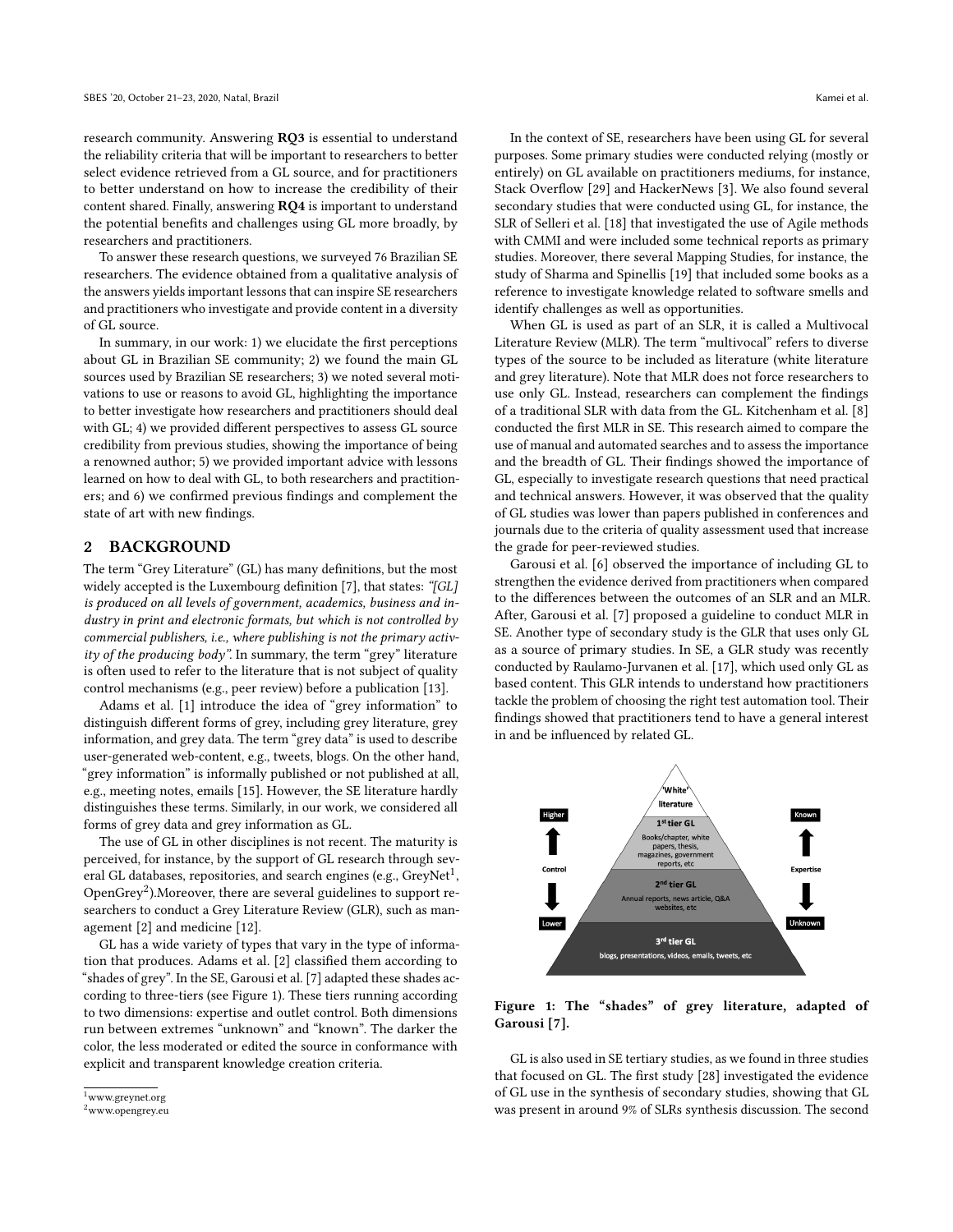study [\[11\]](#page-9-17) investigated the motivations of SE researchers of 12 secondary studies had to conduct MLR, showing that MLR use was in the early stages. Their findings also showed motivations to conduct MLR, such as lack of academic research on the topic, the evidence available in GL, and when the research topic is emerging. The third study was recently published by Zhang et al. [\[30\]](#page-9-18) that found a group of 102 SE secondary studies that included GL as primary studies. Their findings showed the technical report as the most common GL type used in the studies, followed by white papers, blogs, book/book chapters, and thesis, respectively. Still, were investigated the motivations and challenges to use GL by surveying SE researchers.

# 3 RESEARCH QUESTIONS

In this work, we have four research questions. After stating the research questions, we describe a rationale for their purpose.

RQ1: Why do Brazilian SE researchers use grey literature?

Rationale: The widespread presence of GL mediums is posing a challenge for researchers. On the one hand, SE researchers could take advantage of GL to expand their notion of how developers use tools, solve their problems, or find knowledge. On the other hand, the non-peer-review nature of GL could make researchers skeptical about their credibility. Although some researchers may be inclined to use GL in their research, others may not. In this broad question, we intend to understand if Brazilian SE researchers are using GL and, if so, what motivates them to use, or if not, the reasons that lead to not use GL.

RQ2: What types of grey literature are used by Brazilian SE researchers?

Rationale: Nowadays, GL is available in many forms, from traditional mediums such as blogs, and question & answer websites, to more dynamic mediums such as Slack and Telegram, to videos on YouTube, to interactive gaming discussions on Twitch. Each one of these forums offers researchers a rich spectrum of unstructured data, which could bring specific benefits and limitations. In this research question, we sought to investigate what sources are often used by Brazilian SE researchers. A better understanding of the GL source would be important to guide future research in this area.

RQ3: What are the criteria Brazilian SE researchers employ to assess grey literature credibility?

Rationale: GL is, by nature, not peer-reviewed; that is, when writing a blog post, practitioners are free to share their thoughts without worrying too much about methodological concerns. This freedom, however, may come with a cost: GL may be inaccurate, lacking context or details, or may even be incorrect. For instance, Fischer et al. [\[5\]](#page-9-19) analyzed 1.3 million Android applications and 15.4% of them contained security-related code snippets from Stack Overflow. Out of this, 97.9% contain at least one insecure code snippet. Therefore, when using GL in research works, researchers should employ additional levels of assessment to make sure the selected GL is indeed appropriate for the study. Answering this question

will help us to understand the reliability criteria that Brazilian SE researchers consider.

RQ4: What benefits and challenges Brazilian SE researchers perceive when using grey literature?

Rationale: Over the years SE researchers increased their interest in GL because some of them provide information from the SE practice, which is important to improve the research and fill the gaps. For instance, Zahedi et al. [\[29\]](#page-9-5) explored the Stack Overflow and found some trends and challenges in continuous SE that researchers could better explore. On the other hand, this understanding may be biased and with a lack of contextual or information. In this question, we are interested in understanding, in greater detail, the benefits and challenges that researchers may face when resorting to GL.

To answer these questions, we employed mostly qualitative methods. In what follows, we present our survey instrument along with the procedures to collect and analyze the data.

### 4 RESEARCH METHOD: A SURVEY

In this work, we focused on SE researchers potentially interested in using GL in their works. We followed the guideline of Linåker et al. [\[9\]](#page-9-20), aiming to use a survey methodology to collect information from a group of people by sampling individuals from a large population. In this section, we describe the subjects (Section [4.1\)](#page-2-0), the questions of our questionnaire (Section [4.2\)](#page-3-0), and the procedure we employed to analyze data (Section [4.3\)](#page-3-1).

### <span id="page-2-0"></span>4.1 Survey Subjects

Our population comprehends SE researchers potentially interested in using GL in their research. We chose our sample using nonprobabilistic sampling by convenience. Our sample comprehends participants of The Brazilian Conference on Software: Practice and Theory (CBSoft), the largest Brazilian software conference with the participation of many SE researchers and includes well-established and specialized satellite SE conferences in its domain.

We used two approaches to invite the researchers to answer our questionnaire. First, we placed posters on the walls and tables of the event with a brief description of the work and the link to the online survey. Second, we get the email addresses of the 252 participants. We asked the general chair of the conference whether s/he could share this information with us, which s/he gently provided. In our invitation email, we highlighted that the participant was attending the conference, and in the survey, we mentioned that the participant was free to withdraw at any moment, and all information stored was confidential. Before sending the actual survey, a draft survey was reviewed by an experienced researcher (PhD SE researcher with more then 15 years of experience in research). We also conducted a pilot survey. In this case, we randomly selected two participants and explicitly asked their feedback. We received feedback suggesting to change the order of some questions and to re-write some questions to make them more understandable to the target population. After employing these recommendations, we send the actual survey to the 250 remaining participants of the event. In the invitation email, we briefly introduced ourselves, the purposes of the research, and the link to the online survey. The survey was open for responses from September 26th to October 11th, 2019. During this period, we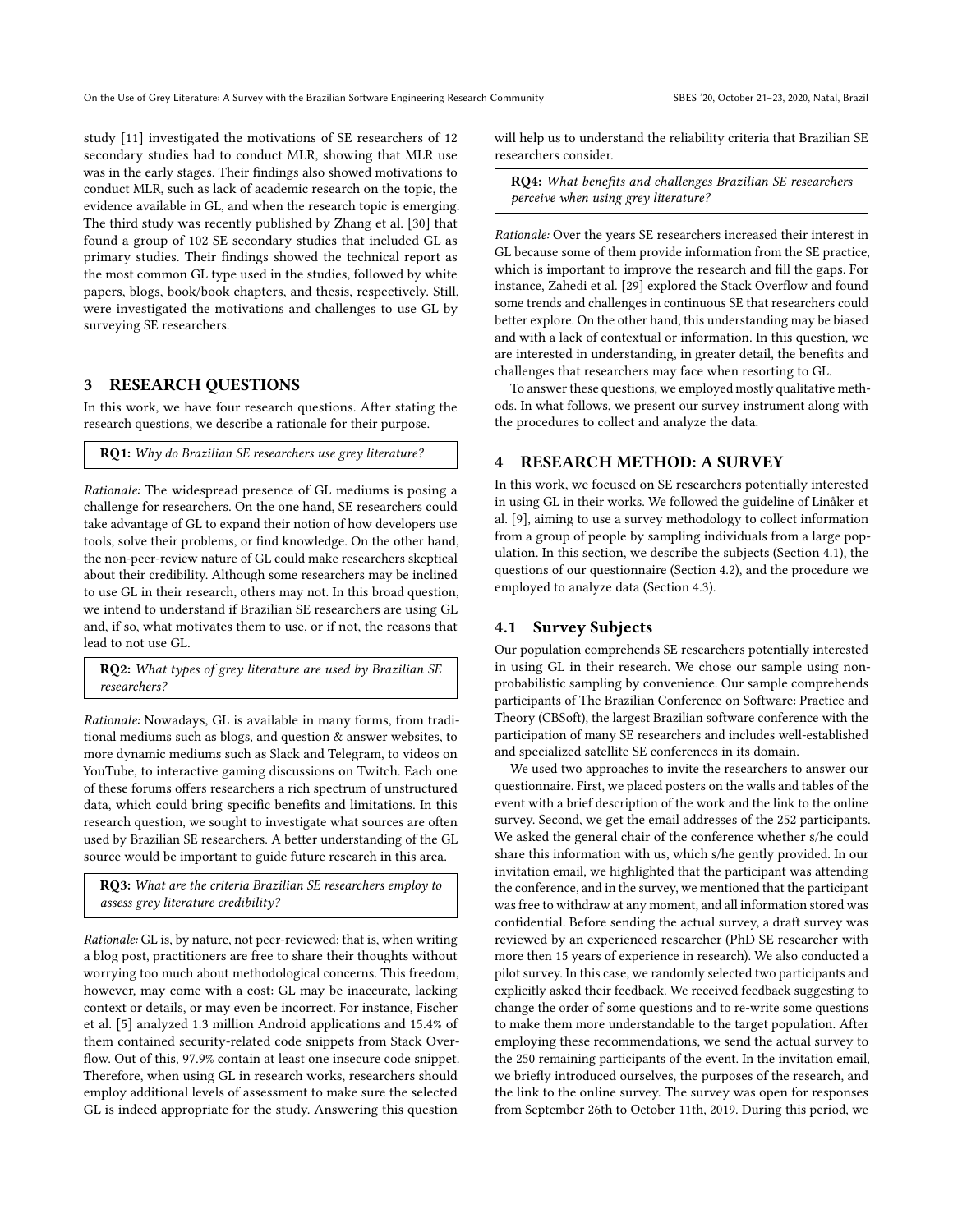received a total of 76 valid answers (30.4% response rate). We did not consider the pilot survey answers.

Among the survey respondents, 48.7% have a Ph.D., 31.6% a Master's, 2.6% are graduate specialization, 14.5% a Bachelor's degree, and 2.6% are undergraduate students. Among them, 72.4% are male and 27.6% are female.

# <span id="page-3-0"></span>4.2 Survey Questions

Our survey had 11 questions (only one was required, eight of which were open). For replication purposes, all the data used in this study is available online at: https://bit.ly/31OUaYo. We used different survey questions flow for those who have used GL (just did not answer question 10) from those who have not (answered only questions 1 to 4 and questions 10 and 11). The questions covered in the survey were:

- (1) What is your e-mail? {Open}
- (2) What is your gender? Choices: {male, female, other}
- (3) Please list the highest academic degree you have received. Choices: {High school, Technical education, University graduate, Expert, Master's degree, Doctorate}
- (4) Have you used grey literature? If you never used, go to question ten. Choices: {Yes, No} {Required\*} {RQ1}
- (5) What sources of grey literature did you use? {Open} {RQ2}
- (6) In which conditions do you use grey literature? {Open} {RQ1}
- (7) In which conditions do you do not use grey literature? {Open} {RQ1}
- (8) Could you list any benefits in using grey literature? {Open} {RQ4}
- (9) Could you list any challenges in using grey literature? {Open} {RQ4}
- (10) If you answered no in the question four, please state why did you never use or avoid use grey literature? {Open} {RQ3}
- (11) What would be a reliable source of grey literature for you? {Open} {RQ3}

### <span id="page-3-1"></span>4.3 Survey Analysis

Two independent SE researchers, a Ph.D. student and a Ph.D. professor, both with previous experience in conducting qualitative research, followed qualitative procedures to extract and analyze the questionnaire data.

We performed an agreement analysis with the codes and categories generated by each researcher using the Kappa statistic [\[25\]](#page-9-21). The Kappa value was 0.749, which means a Substantial Agreement level, according to the Kappa reference table [\[25\]](#page-9-21). We then detail the procedure used to analyze the answers (adopted and adapted from [\[14\]](#page-9-22)).

- (1) Familiarizing with data: The answers of the survey respondents were read by the two independent researchers.
- (2) Initial coding: In this step, we individually added codes. We used a post-formed code, so we labeled portions of text without any previous pre-formed code, that is, labels that could express the meaning of the excerpts of the answer that had appropriate actions or perceptions. The initial codes are considered temporaries since they still need refinement. The codes were identified and refined throughout all the analysis. An example of coding is present in Figure [2.](#page-3-2)

<span id="page-3-2"></span>

#### Figure 2: Coding process used in a questionnaire answer.

(3) From codes to categories: Here, we already had an initial list of codes. We then begin to look for similar codes in the data. We grouped the codes with similar characteristics in broader categories. Eventually, we also had to refine the categories found, comparing, and re-analyzing in parallel, using an approach similar to axial coding [\[22\]](#page-9-23). An example of this process is presented in Figure [3.](#page-3-3)

<span id="page-3-3"></span>



(4) Categories refinement: Here, we have a potential set of categories. We then, in consensus meeting, evaluated and solved the disagreements of interpretation for evidence that supported or refuted the categories found. We also rename or regroup some categories to describe the excerpts better there. Still, we invited a third researcher (a Ph.D. professor) to review and comment on those categories, and in case of any doubt, was started a discussion between the first two researchers.

### 5 RESULTS

In this section, we present our main results organized in terms of the research questions. To enable traceability, we include direct quotes from respondents along with the answer identified in open-ended questions and we present the discovered codes slanted. We also presented the list of categories found in tables with the total number of occurrences of a given category in the column "#". An important observation is that some researchers may have reported more than one answer per question, which may happen to be grouped into different categories. Still, most of our questions are not required. Then, when summarizing the categories in tables, the overall results might not reach 100% of respondents.

# RQ1: Why do Brazilian SE researchers use grey literature?

Overall use. Most of the respondents of our work (53/76 occurrences, 69.7%) are using GL to some purpose, that means they had previous experience using GL. This value was used to analyze all the categories about motivations to use GL in the following. Moreover, to better understand why and how SE researchers are using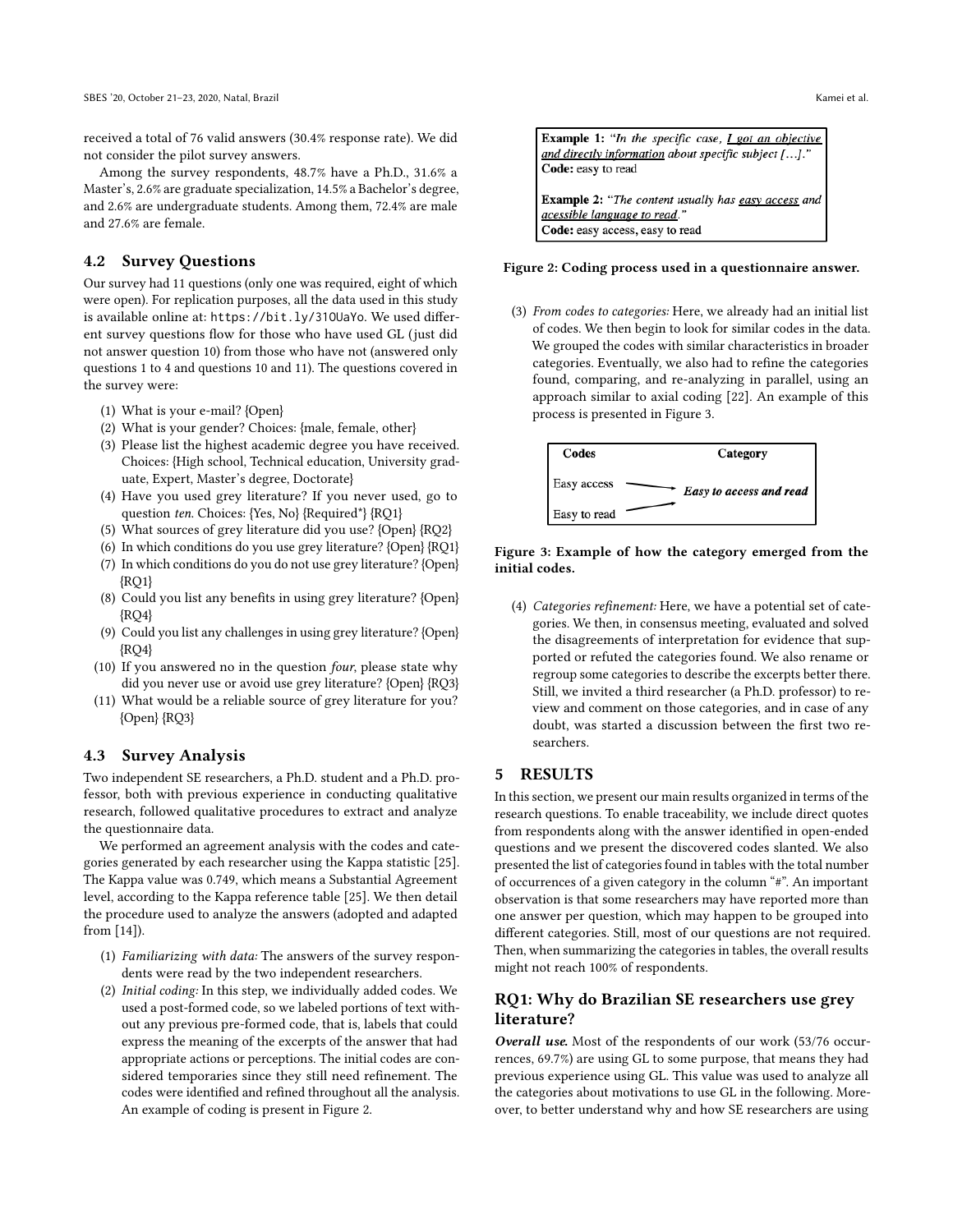GL, we asked questions that included the motivations to use GL or reasons to avoid it. We observed several driving motivations to use GL, as present in Table [1.](#page-4-0) We describe some of them in the following.

We highlight that one answer of researchers could be related to more than one category found. This is worth to the next following categories of other RQs.

Table 1: Motivations to use GL.

<span id="page-4-0"></span>

| Motivation                                  |    | %     |
|---------------------------------------------|----|-------|
| To understand the problems                  | 28 | 52.8% |
| To complement research findings             | 12 | 22.6% |
| To answer practical and technical questions | 10 | 18.9% |
| To prepare classes                          | 4  | 7.5%  |
| To conduct government studies               | 1  | 1.9%  |

### Motivations to use

To understand the problems (28/53 occurrences, 52.8%). This category was mentioned by more than half of respondents, which means when the researcher uses GL to understand or investigate a new topic that has no previous knowledge, or when s/he looks for something aiming to solve problems, or when they want to acquire specific information to deepen the knowledge. Regarding this category, some respondents have pointed out: "I used initially to learn a topic that I don't have knowledge", "In most cases, to understand how the problem happens in the society", and "When I want to search for deep references and in a large amount about a specific theme."

To complement research findings (12/53 occurrences, 22.6%). A researcher mentioned that used GL to complement a Mapping Study, as we quoted out: "GL was used to complement a data of a Systematic Mapping." Another respondent raised using GL for a specific context, in which the peer-reviewed content is still scarce, as pointed out: "I use it when I don't find many studies in a specific context, for instance, in the use of SE in the context of digital games there are process models that are not described in articles that are considered by game developers."

To answer practical and technical questions (10/53 occurrences, 18.9%). This category was quite mentioned, mainly about understanding the state of the practice. In this sense, a respondent pointed out: "(...) I use it when I have the perception that the theme has an origin on the industry and is on discussion or an increase of adoption in the industry."

To prepare classes (4/53 occurrences, 7.5%). Few SE researchers mentioned the use of GL to support the material to prepare classes, as a respondent pointed out: "(Use GL) When I'm searching for something for a class." In the investigated research community it is common for SE researchers are also professors at universities. For this reason, some researchers have used the GL to support them.

#### Reasons to avoid/never use

Even though the perception of several motivations to use GL, 50.9% of SE researchers (27/53) avoid using GL as a reference or to reinforce some claims in Scientific papers, or any other type of scientific documents, such as thesis and SLR, because they argued that evidence of GL is usually scarce of scientific value that makes

<span id="page-4-1"></span>

| Motivation                 |    | 07  |
|----------------------------|----|-----|
| Lack of reliability        | 6. | 26% |
| Lack of scientific value   | 3  | 13% |
| Lack of opportunity to use | 3  | 13% |
| Others                     | 3  | 13% |

it is not often well-regarded research community. In this regard, a SE researcher mentioned: "I try to avoid the use of GL in research papers and systematic reviews. Generally, the community belittles such references." Furthermore, we found some respondents that never used GL (23/76 occurrences, 30.3%), that means they did not have previous experience using GL to any research situations. This value was used to analyze all the categories about reasons to never used GL in the following. Of those 23, 15 answered our question that intended to understand the reason to never use GL. The summary of the findings for this question is presented in Table [2.](#page-4-1) We describe some of them in the following.

Lack of reliability (6/23 occurrences, 26%). This category was the main motivation that our respondents mentioned not to use GL in their research. This is related to the lack of rigor in which manner of GL content is written and published, putting into question the credibility of information presented due to the lack of quality control that makes it difficult to ensure their quality. Regarding this motivation, we present two quotes: "Because grey literature has no scientific or commercial control, it can produce unreliable content with bias from the scientific point of view" and "GL is very open, without a deeper assessment of the material available."

Lack of scientific value (3/23 occurrences, 13%). In this category, due to the lack of scientific value of GL by the scientific community, the respondents were afraid that GL use would weaken a research paper when submitted to the peer-review process, as a respondent cited: "Formally I never used it because I believe that will not be considered by academia. (...) academia only accepts peer-reviewed references."

Lack of opportunity to use  $(3/23)$  occurrences, 13%). This category was mentioned due to the nature of research employed and GL is recent in the context of SE, as a respondent mentioned: "I never had an opportunity to use." and the another mentioned: "I met this type of review recently and have not yet had the opportunity to adopt it in my research."

Others (3/23 occurrences, 13%). Here we group other responses that we were unable to group. Among them: 1) one that was removed from the entire analysis, where a researcher mentioned that s/he had never used GL because s/he never heard about GL before, showing that s/he didn't understand what the question asks for; and 2) another mentioned due to the lack of support for GL search. "Because I don't know where to search for relevant content."

# RQ2: What types of grey literature are used by Brazilian SE researchers?

Here we intend to investigate the GL source used. To answer this question, we used the responses of the 53 respondents that mentioned use GL. When analyzing these questions, we found several sources that are used by SE researchers, as listed in Table [3.](#page-5-0) We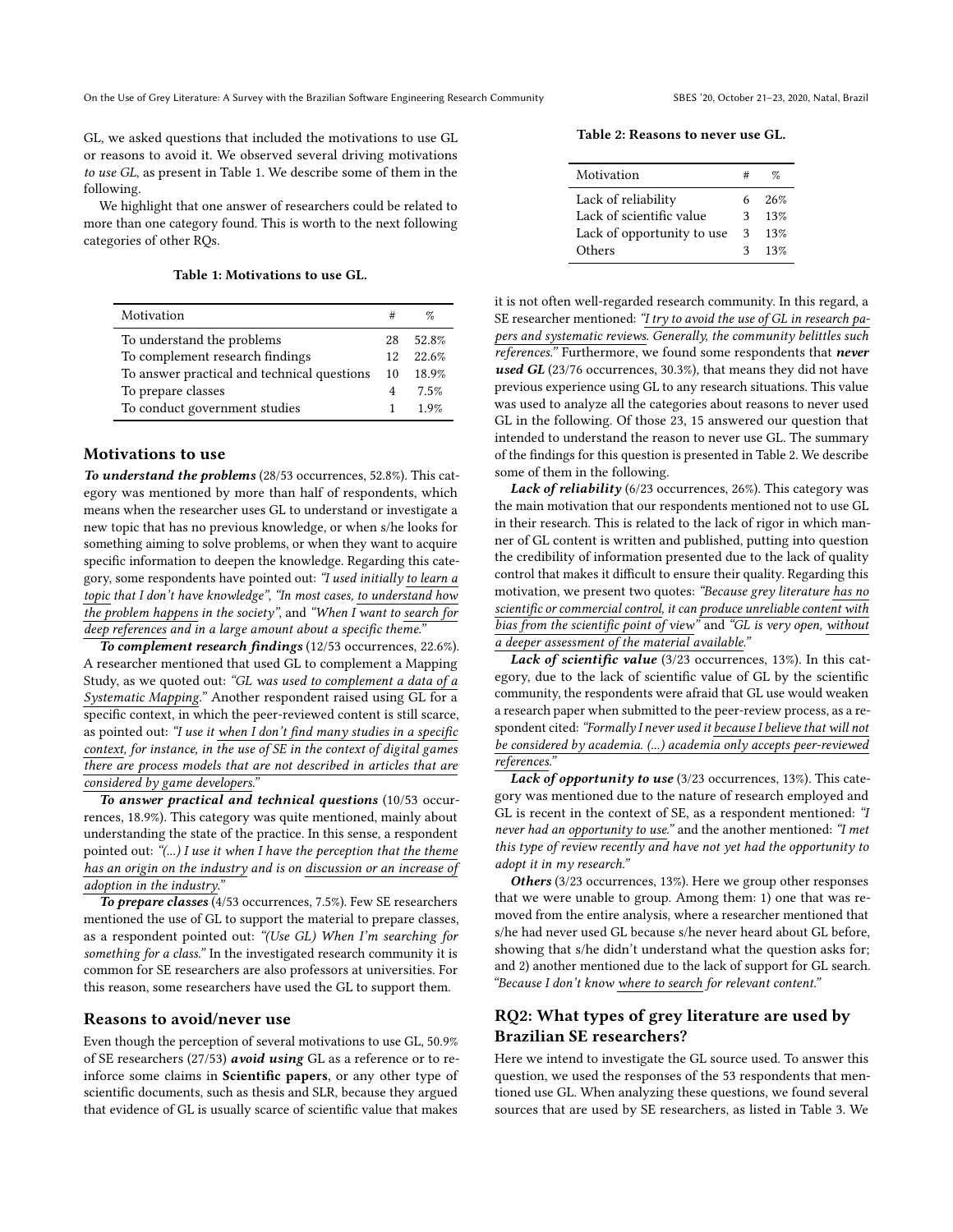<span id="page-5-0"></span>Table 3: Sources of GL used by SE researchers.

| Source                             | #              | %     |
|------------------------------------|----------------|-------|
| Community website                  | 16             | 30.2% |
| <b>Blogs</b>                       | 15             | 28.3% |
| Technical experience/report/survey | 14             | 26.4% |
| Companies website                  | 8              | 15%   |
| Preprints                          | 5              | 9.4%  |
| <b>Books</b>                       | 5              | 9.4%  |
| Data repository                    | 4              | 7.5%  |
| Videos                             | 3              | 5.7%  |
| Non-scientific magazines           | 3              | 5.7%  |
| <b>News</b>                        | $\mathfrak{D}$ | 3.8%  |
| Others                             | 3              | 5.7%  |

highlight that 11 out of 53 (20.7%) respondents mentioned the use of a search engine (e.g., Google, Google Scholar) as a start point to find GL content. However, we did not consider Google as a source of GL, although the respondents of our survey had considered. In the following, we present some of our findings.

Community websites (16/53 occurrences, 30.2%). The most common source used was the community website, i.e., websites in which the users can interact with others, e.g., creating content, posting comments, assess the content. Some researchers mentioned the use of Stack Overflow and Quora as a GL source, as mentioned by a respondent: "Communities that bring together a variety of developers profile, such as Stack Overflow."

Blogs (15/53 occurrences, 28.3%). The use of blogs as a source of GL was the second most common category found. A respondent used blogs from renowned practitioners, as s/he pointed out: "Sites or blogs by well-known authors in a particular area." Another respondent mentioned the content of blogs derived from companies that produce a diversity of material and content of SE and software development in general: "Blogs by SE firms (Netflix, Uber, Facebook engineering) (...)."

Technical experience/report/survey (14/53 occurrences, 26.4%). Most of the respondents that mentioned this category used technical experience, reports, and surveys derived from industry, as a respondent pointed out: "Usually websites of companies that provide technical reports, for instance, such as SEI, CMU, Jetbrains, among others." Another SE researcher mentioned that there are also technical reports derived from academic settings: "Technical Reports published in national and international research groups, available on publications repositories."

Companies website (8/53 occurrences, 15%). This category means the website of companies, e.g., Google, Facebook, and Thought-Works, that contains information regarding their technologies, methods, practices, etc. Some respondents mentioned browsing these websites to find news about a specific technology to help decision making. Regarding this category, a SE researcher pointed out: "I have always used blogs, and companies' website to help me with decision making to select a specific software or tool to use."

Others (3/53 occurrences, 5.7%). This last category group responses that we were not able to group elsewhere, which include government publications, open data portal, and class material.

# RQ3: What are the criteria Brazilian SE researchers employ to assess grey literature credibility?

With this research question, we explore the criteria of how the SE researchers assess the credibility of GL. They were asked in one open-ended question. In this research, we found 16 cases of mention in a general way to the criteria of GL source need to be trustable. Table [4](#page-5-1) summarizes the results, and some of them are described in the following.

Renowned authors (15/53 occurrences, 28.3%). Some respondents mentioned the content of GL provided by renowned authors is an important criterion to assess its credibility. For instance, they assess the author's experience and reputation about the topic on the community, as some respondents cited Martin Fowler as an important software engineer with notorious knowledge. A respondent mentioned the importance of relying on a renowned author: "One source that shows an author with an in-depth knowledge about they are writing." Another respondent mentioned the importance of searching practitioners: "popular blogs and websites from important people of the industry."

Renowned institutions (14/53 occurrences, 26.4%). Similar to the above category, in this, we perceived that an important criterion of credibility is the GL use available by renowned institutions or research groups, as a respondent mentioned: "Something (GL) that is produced by an institution with credibility on the topic." Regarding this criterion, another researcher pointed out: "When one recognized institution is supporting (whether reviewing, following up, etc.) the work. For instance, the technical reports produced by SEI or by the Institute of Fraunhofer, because their institutions following a scientific rigor and concerned with the production of the material." Still, the groups of research of an institution were mentioned: "Repositories of research group publications with a history and reputation of conduct research on the topic."

Cited by others (8/53 occurrences, 15%). This category was mentioned to express those respondents that considered as a trusted source which one that was cited by others (studies or people). In this sense, for instance, a respondent affirmed: "The ResearchGate shows the citations and recommendations of works by other researchers, even some of them were not peer-reviewed." Still, another researcher affirmed: "A source of information attested by the community that used certain information." This last mention refers to the Stack Overflow, in which the users can comment, "up vote", and "down vote" the answers.

Renowned companies (7/53 occurrences, 13.2%). Some respondents considered as a trusted GL source renowned software industries or portals, as mentioned by a respondent: "Sites or blogs of large software engineering companies (Netflix, Uber, Facebook)."

<span id="page-5-1"></span>Table 4: Criteria to assess GL credibility.

| Criteria              | #  | %     |
|-----------------------|----|-------|
| Renowned authors      | 15 | 28.3% |
| Renowned institutions | 14 | 26.4% |
| Cited by others       | x  | 15%   |
| Renowned companies    |    | 13.2% |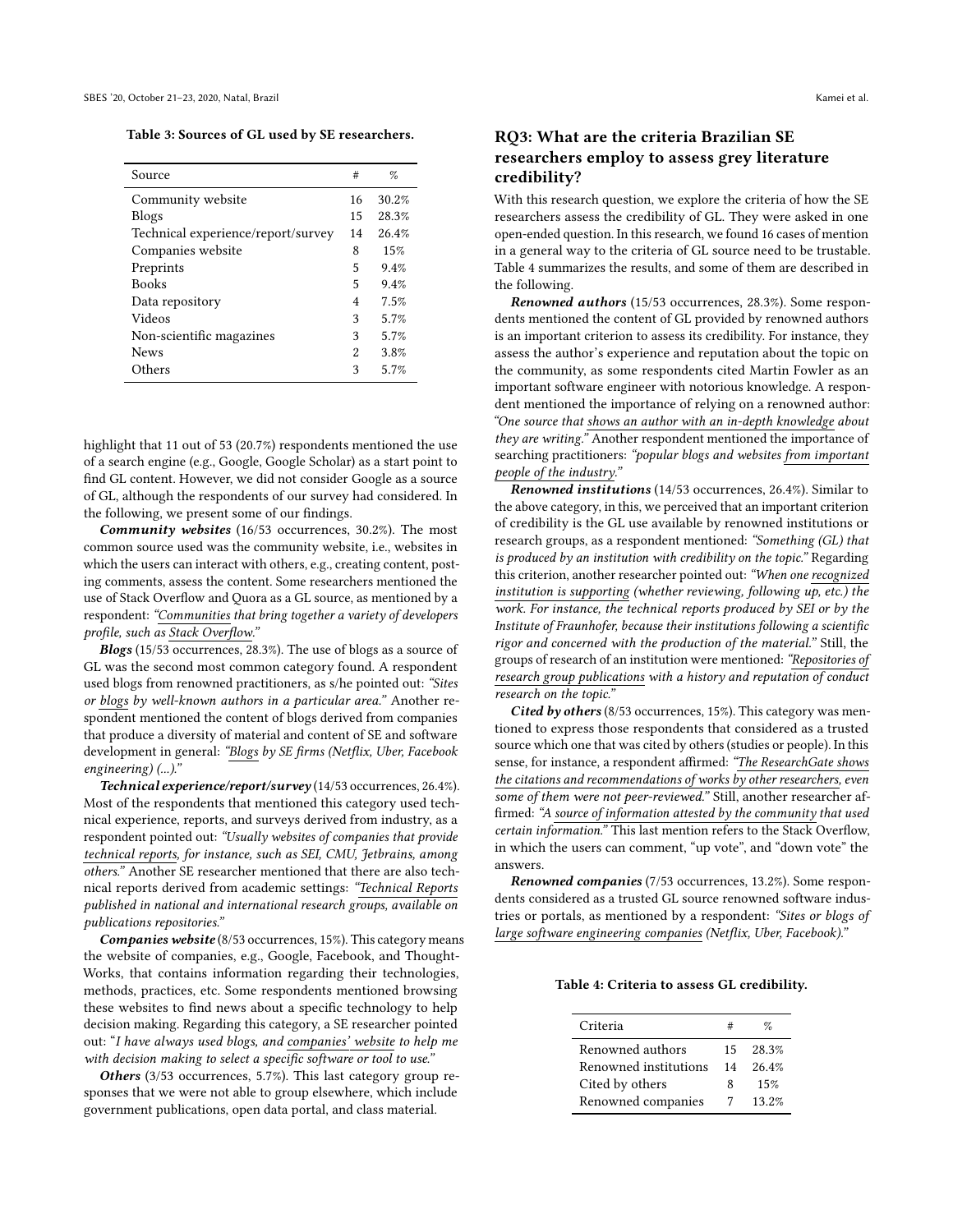# RQ4: What benefits and challenges Brazilian SE researchers perceive when using grey literature?

Our last research question intends to explore the perceived benefits and challenges (problems or difficulties) on the GL use by SE researchers. They were asked in two open-ended questions. The results regarding the benefits are presented in Table [5](#page-6-0) and the challenges in Table [6.](#page-6-1) In the following, we present some discussions about our findings.

### Benefits

Easy to access and read (16/53 occurrences, 30.2%). This category was the most common benefit perceived by the respondents, mainly because most of GL sources are open access, are easily recovered by free search engines, and the contents are usually easy to read. A respondent mentioned the information in GL is written in a less formal language: "Easy to access and is written in less formal language." Other respondent shares the same opinion: "The content usually have easier access and a more accessible language."

Practical evidence (13/53 occurrences, 24.5%). Respondents mentioned that GL provides evidence from the industry, which is important to understand the state of the practice. A respondent mentioned that used GL to find information not found in traditional literature: "To discover practical information and practices not reported on traditional literature." Another researcher shared the same opinion: "Understanding how things happen in the industry (...)."

Knowledge acquisition (13/53 occurrences, 24.5%). Some respondents mentioned if using only the traditional literature, the knowledge is limited, for this reason, the GL use could permit to widen the knowledge with different information, as a researcher mentioned: "The industry experience reports brought different facets about the phenomenon they were studying." Another situation was pointed out by a respondent that read a researcher's blog: "(...) more complete and detailed data about one scientific research than scientific articles of the same author."

Updated information (6/53 occurrences, 11.3%). Since it often takes a reasonable time to have a scientific paper published, the content of some papers may become technically outdated shortly after publication. In this sense, our respondents mentioned that GL is often more up-to-date when it comes to technical details. Regarding this situation, a respondent affirmed: "(...) Additionally, newer technologies tend to appear faster in GL." Another one claimed: "I have found very interesting (blog) articles about new topics."

Advance the state of art/practice (5/53 occurrences, 9.4%). Some respondents perceived the importance of GL to better understand the industry and to conduct research aiming to find important

Table 5: Benefits on the use of GL.

<span id="page-6-0"></span>

| Benefit                                   | #             | %     |
|-------------------------------------------|---------------|-------|
| Easy to access and read                   | 16            | 30.2% |
| Provide a Practical Evidence              | 13            | 24.5% |
| Knowledge acquisition                     | 13            | 24.5% |
| Updated information                       | 6             | 11.3% |
| Advance the state of the art/practice     | 5             | 9.4%  |
| Different results from scientific studies | $\mathcal{L}$ | 57%   |

gaps in the practice. A respondent affirmed: "Understanding how things happen in the industry, and which technologies derived from academia are in use. The GL also reveals many gaps and opportunities to applied research and to transfer of knowledge.

Different results from scientific studies (3/53 occurrences, 5.7%). Some researchers revealed the importance of GL in providing additional knowledge not yet available in the research area. Regarding this benefit, a respondent pointed out: "Data and evidence (of GL) are different from peer-reviewed articles that do not always provide original data for replication and also by limiting the coverage and comprehensiveness of data available from non-GL sources."

# Challenges

Lack of reliability (34/53 occurrences, 64.2%). This category was the main challenge perceived by the respondents, some of them put in check the reliability of GL's content, as a researcher pointed out: "The biggest challenge, in my opinion, represents the validation of what is being reported." Still, another pointed out: "How to ensure the quality of information maybe is the big challenge to use GL."

Lack of scientific value (15/53 occurrences, 28.3%). This was the second category most cited by the respondents. This category is closely related to the one mentioned before. Some respondents cited this problem because they are not comfortable to use GL due to the lack of recognition of this source by scientific area or to use this source as a reference in scientific work, as two respondents affirmed: "It has not scientific rigor", and "(...) The diversity of channels that they are published hinder the search, defy replicability  $(...).$ "

Difficult to search/find information (6/53 occurrences, 11.3%). The diversity of sources to search for GL content was a challenge perceived for some respondents, as pointed out: "The diversity of channels in which the content of GL are published hinder the search, defy replicability, and increase the effort to select content."

Non-structured information (6/53 occurrences, 11.3%). Another challenge perceived is the content structure of a GL source. For instance, to some respondents, there is a lack of a writing pattern and a large variety of formats in which the sources are published. Regarding those challenges, a respondent mentioned: "The lack of pattern to the structure and writing", and another complement: "The variety of formats in which the sources (non-standard) are reported in GL also configured as another significant challenge."

# 6 DISCUSSION

### 6.1 Revisiting findings

Even though several benefits and challenges were perceived, some of them seem contradictory. In fact, they are part of the trade-off between white literature and GL natures. For instance, on the one hand, it is Easy to access and read the content of GL. On the other

Table 6: Challenges on the use of GL.

<span id="page-6-1"></span>

| Challenge                            |     | Z                |
|--------------------------------------|-----|------------------|
| Lack of reliability                  | 34  | 64.2%            |
| Lack of scientific value             | 15. | 28.3%            |
| Difficult to search/find information |     | $6 \quad 11.3\%$ |
| Non-structured information           | 6.  | 11.3%            |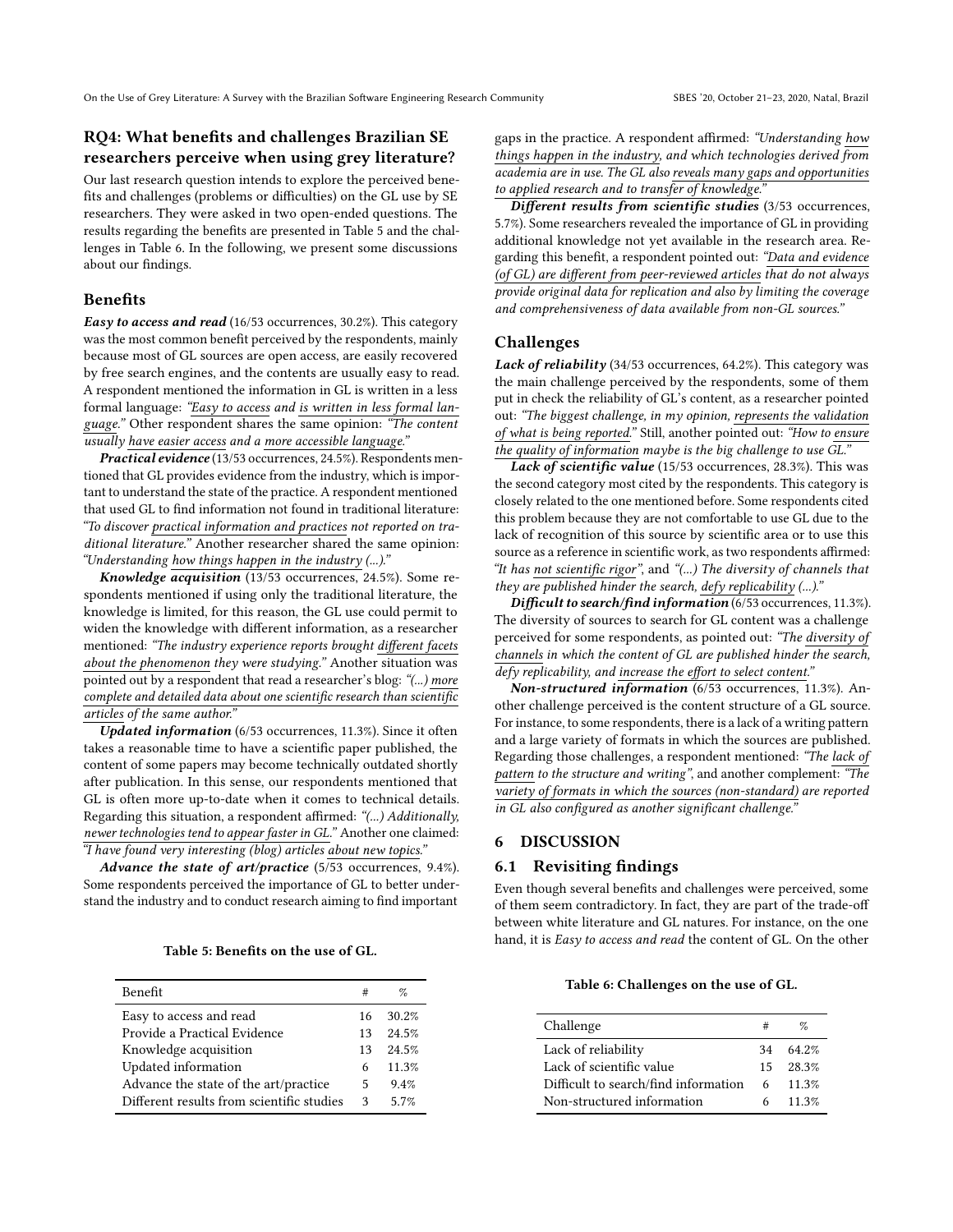hand, it is Difficult to search/find information due to sources' variety. We noticed that when the respondent mentioned the benefit, they answered about the access of the GL source that is not restricted as most of the scientific papers. Regarding the content, because a GL content is usually written in an informal language. However, this challenge may arise when they think about how to retrieve information, for instance, automatically, that is not easy due to the diversity of content and the Non-structured information.

Another important trade-off is the benefit Advance the state of the art/practice and the challenges Lack of reliability and Lack of scientific value. Those exacerbate some of the need for attention even with the perceived benefit, several researchers avoid the use of GL due to those challenges. Those trade-offs were expected, in part, but they also show the need for further investigation on how to improve the content provided and to better deal with them. For this reason, we claimed in our lessons learned the necessity to improve them.

Important findings of criteria to assess the GL credibility showed that most of them are related to the producer of content be renowned (authors, institutions, and companies). It caught our attention that no mention was done on how to assess the content of a GL, despite the challenge Lack of reliability that is related to this. This leads us to question whether to assess the credibility of a GL source being a recognized source is sufficient, without even evaluating the trust of content.

Even we confirmed some findings of the literature, our main category of benefit Easy to access and read was not mentioned by previous studies. It is important to emphasize that our study counts the number of times where a category was found, aimed to show the strength of each one.

# 6.2 Lessons learned

With this study and knowledge about previous related work, we claim to the potential of the GL to SE research and practice. However, some important advice is needed, both to SE researchers and practitioners.

Researchers: Our findings highlight to pay attention when searching, selecting, and using grey literature in their research: 1) explore the GL sources before using on their research because there are several types of GL source. This should aim to understand how to retrieve information from them, due to the issues about the difficulty to search for; 2) select data produced by a renowned source (e.g., SEI, Facebook) aiming to increase the credibility of the scientific potential. Still, it is essential to add some criteria to assess the data content; and 3) understand how to improve the search for GL using a systematic approach with methods and techniques to better deal with the content, aiming to reduce their lack of reliability.

Practitioners: Our findings show the importance of the content provided by them for the research community. However, for this information to be consumed by researchers and to create a relevant impact on academia, we include some advice for practitioners: 1) substantiate the data presented in an accessible language and with detail information, e.g., explaining the context, making the used data available; 2) adopting some quality criteria to improve the credibility of their content, e.g., use a checklist to verify if the information is well described; and 3) adopting a pattern to provide information

makes easier to retrieve information using an automatic approach. We understand the third piece of advice is a gap at the moment, however, it raises future work possibilities. Cartaxo et al. [\[4\]](#page-9-24) propose the use of evidence briefings to describe findings for practitioners and is an example that can be used.

# 6.3 Limitations

Construct validity: During our process to draw our questionnaire, before sending the actual survey, a draft survey was reviewed by an experienced researcher. After, we evaluated our survey design conducting pilot studies with two SE researchers. Even our efforts to elaborate our questionnaire, some bias may have occurred, for instance, the definition used of GL was broad, which made it impossible for our findings to be more specific to understand the GL sources used and their criteria to assess their credibility.

Internal validity: As occurred in any qualitative research, some subjective decisions with personal interpretation may have occurred during the data extraction and analysis of the survey responses. Aiming to minimize those biases, we used a peer-review approach, and we invoke a third researcher to revise the derived codes.

External validity: In our research, we conducted our survey in the largest SE conference in Brazil and was collected answers from Brazilian SE researchers. We believe our sample is representative of SE research because we had a 30% response rate with a diversity of respondents (1/3 are women, 50% have a Ph.D. in SE and 30% a Master's). However, we can not guarantee that the rest of the respondents have previous experience with research. Moreover, as we focused on the Brazilian SE research community; the findings may not apply to other populations. Although, we used the peer review process during all this research aiming to improve the external validity to draw general conclusions.

Conclusion validity: Even our 30% response, it is possible that some important information was missed. However, we compared our results with previous studies conducted with different populations and our results showed similarly.

# 7 RELATED WORK

### The use of GL in primary studies

SE researchers are relying on several sources of GL to answer their research questions. Some examples include screencasts, YouTube, Twitter, and Stack Overflow. In the following, we briefly describe some of these studies. MacLeod et al. [\[10\]](#page-9-25) conducted studies exploring the use of screencasts, for instance, they investigated how and why developers create and share screencasts through YouTube. Some motivations (e.g., learning, self-promotion) and a diversity of goals and techniques for creating such screencasts (e.g., code demonstrations, describing code functionality in different ways) were found. Some researchers investigated the use of Twitter in SE as an important social media for keeping up with new technologies and the fast-paced development landscape [\[20,](#page-9-26) [24\]](#page-9-27). Twitter was also associated with communicating issues, documentation, to advertise blog posts to its community, as well as to solicit contributions from users [\[23\]](#page-9-28). Other researchers have investigated the Questions and Answers (Q&A) websites, for instance, Zahedi et al. [\[29\]](#page-9-5) employed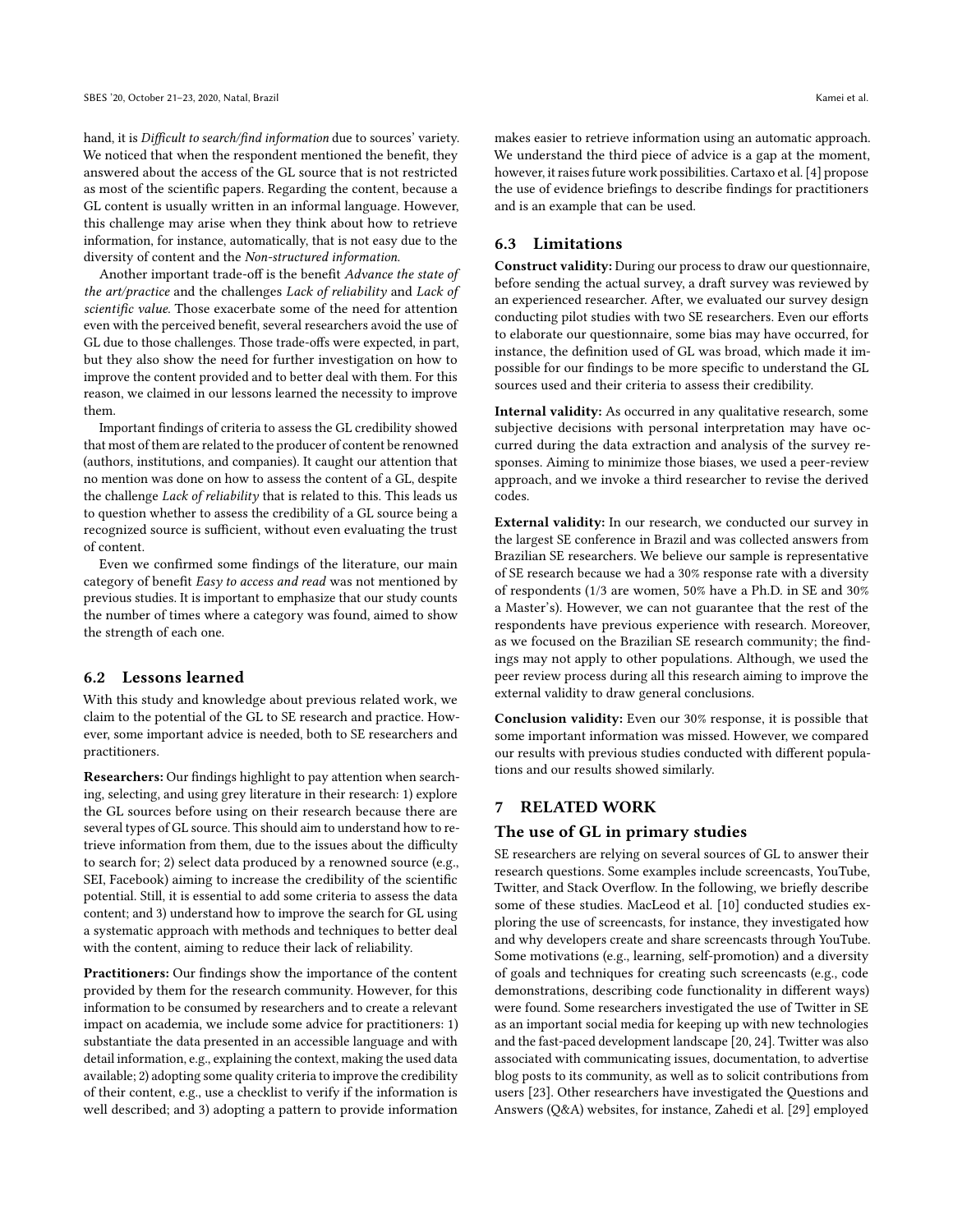an empirical study aimed at exploring Continuous Software Engineering (CSE) from the practitioners' perspective by analyzing 12,989 questions and answers from Stack Overflow. The findings present trends (questions are becoming more specific to technologies and more difficult to attract answers), and the most challenging areas in this domain form the practitioners' perspective.

### How researchers use GL?

Garousi et al. [\[6\]](#page-9-6) investigated the potential use of GL in SLR comparing the results in which the was included the GL as primary study and the other not. The findings showed that with GL, the results could be useful to answer practical and technical research questions, bringing the results closer to SE practice. Raulamo-Jurvanen et al. [\[17\]](#page-9-15) conducted the first Grey Literature Review (GLR) we have known in SE to analyze how software practitioners address the practical problem of choosing the right test automation tool. The data was derived from the experiences and opinions present in most of the findings. Moreover, this research examined the evidence available at the GL sources to add the credibility of the claims of their content, for example, the number of readers and sharing, number of comments, number of Google Hits for the title and the analyzes for the sources were backlinks (a reference comparable to a citation). Another GLR we found was about pains and gains of the use of microservices [\[21\]](#page-9-29). In this study, it was observed that, in traditional literature, academic research on the topic is still in its early stage even though companies are working day-by-day with microservices, as also witnessed by the considerable amount of GL on the topic.

Neto et al. [\[11\]](#page-9-17) conducted the first tertiary study that focused only on Multivocal Literature Review (MLR) and Grey Literature Review (GLR), with the aim to provide preliminary work about the current research involving GL. Were selected 12 studies (ten using MLR and two using GLR) in which were explored their motivations to included GL. The preliminary findings showed that the lack of academic research on the topic, emerging research on the topic, and to complement evidence with the GL were the main reasons.

Williams and Rainer conducted three studies aimed to understand the use of blog articles in SE research. The first study [\[26\]](#page-9-8) examined some criteria to evaluate blog articles to be used as a source of SE research evidence through two pilot studies (a systematic mapping study and preliminary analyses of blog posts). The findings showed some criteria to select the content (e.g., authentic, informative) of a blog article. Some benefits (e.g., evidence timeliness, trends analysis) and drawbacks (content diversity) using blogs as an evidence source in SE research were also found. The second study [\[16\]](#page-9-7) informally reviewed how practitioners use blogs, review the research literature, and present the findings of a survey. An overview of research on this topic was presented, exploring some potential benefits (e.g., trend analysis, practitioners insights evidence) and challenges (e.g., the variability of blog content, un-established process for assessing the quality). The third study [\[27\]](#page-9-30) focused on finding credibility criteria to assess blog posts by selecting 88 candidate criteria of credibility from a previous Mapping Study [\[26\]](#page-9-8). Then, were surveyed 43 SE researchers to gather opinions on a blog post to assess those credibility criteria. Some criteria were found, for instance, the presence of reasoning, reporting empirical data, and reporting data collection methods.

Most recently, Zhang et al. [\[30\]](#page-9-18) investigated GL in two perspectives: 1) conducted a tertiary study to identify Secondary studies that used the term "grey" or "multivocal" in their studies, aiming to understand the definitions of GL used by researchers, and the types of GL used; 2) surveyed with 35 SE researchers of included secondary studies and invited SE experts to understand the motivations and challenges to use GL, how they used GL in their studies, and how they search for it.

Even though the similarity of these works with our work, there are differences in at least five points: 1) we did not focus on a specific type of GL source; 2) we explored the experience of SE researchers to understand which type of GL they have used; 3) we tried to understand what motivates and demotivates SE researchers to use GL; 4) we found different criteria to assess GL credibility; and 5) we explored a broader population of SE researchers, not only experimental SE researchers.

Our study confirmed some findings of previous studies (e.g., the benefits of GL provides updated information [\[26\]](#page-9-8) and different results of scientific studies [\[16\]](#page-9-7), and the challenges of lack of reliability [\[30\]](#page-9-18) and non-structured information [\[16\]](#page-9-7)), showing the importance of GL for the SE research area. However, some of our findings differ from them because we investigated some area that has not been explored, such as, we do not focus on a specific GL source and we aimed to understand the motivations to use and reasons to avoid a GL in a specific SE research community. Still, we found some findings not mentioned in previous studies [\[15,](#page-9-11) [26,](#page-9-8) [27,](#page-9-30) [30\]](#page-9-18): 1) our most common benefit Easy to access and read and the second most common category of challenges Lack of scientific value; and 2) two credibility criteria, the Renowned institutions and Renowned companies.

### 8 CONCLUSIONS AND FUTURE WORK

Grey Literature stands as an important source to SE research and practice since SE practitioners rely upon and use social media communication channels to interact and share their thoughts and data about their experiences and projects. For this reason, in the last years, several studies have explored the content provided by GL source and others investigating how researchers use them.

In this work, we conducted the first investigation of GL use from the Brazilian SE researchers' perspective we have known, to better understand GL sources usage, potential benefits and challenges, and criteria to assess GL credibility. Our major findings show: 1) there are several motivations to Brazilian SE researchers use GL, mainly because its content provides important information to researchers. However, it is still hard to find reliable information for scientific research; 2) several GL sources are being used by Brazilian SE researchers. The most common was blogs, community websites, and technical experience/reports; 3) some criteria to assess GL credibility are renowned people, institutions, and companies responsible for the content; and 4) a diversity of benefits and challenges using GL were perceived by SE researchers. Regarding benefits, we found the content of GL is easy to access and read, it provides practical evidence, and it is important to knowledge acquisition. Some challenges we also found are mainly about the lack of reliability and scientific value. The findings of this research showed that even the potential of GL, some trade-off may arise that need the attention